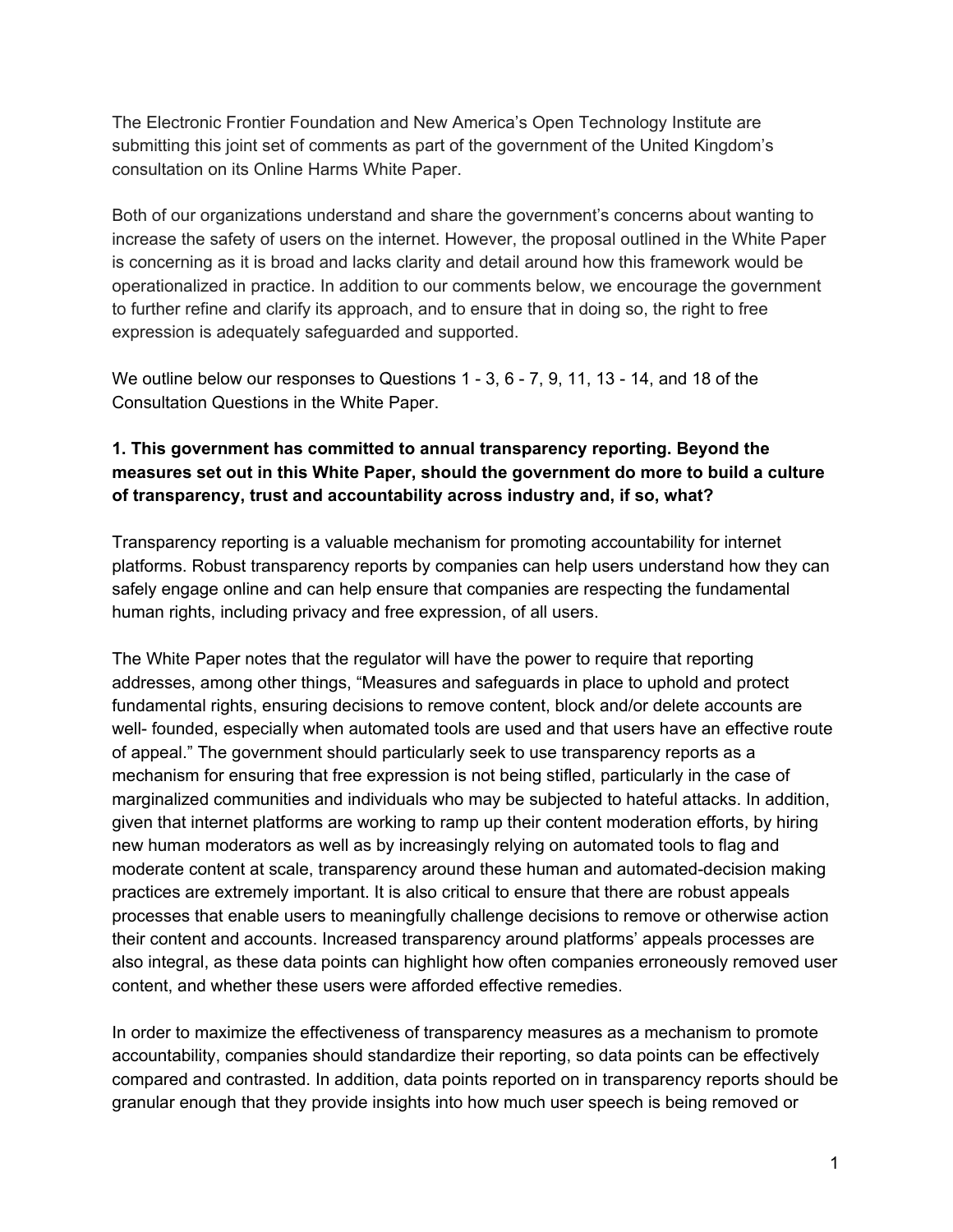otherwise shaped and impacted, and into what content moderation tools are being used. However, it should be noted that in some cases the granularity of reporting must be limited to avoid intrusions on users' privacy rights. In addition, requirements related to transparency reporting from multiple jurisdictions can create complications for platforms, especially if there is a low common denominator in terms of the structure of the required reporting in different jurisdictions. As a result, governments and companies should identify and strive to provide a level of transparency that is meaningful but respectful of user rights, and preferably a standardized and useful format that works across multiple jurisdictions.

There are currently a number of existing resources which can guide companies on how to strike this balance and demonstrate transparency and accountability around their content moderation practices. These include:

- The Santa Clara Principles on Transparency and Accountability in Content Moderation: The Santa Clara Principles outline minimum standards technology platforms must meet in order to provide adequate transparency and accountability around their efforts to take down user-generated content or suspend accounts that violate their rules. The principles advocate for greater transparency and accountability by focusing on three key demands -- comprehensive numbers detailing their content moderation activities, clear notice to affected users, and a robust appeals process. $1$
- New America's Open Technology Institute's Transparency Reporting Toolkit on Content Takedown Reporting: This edition of the Transparency Reporting Toolkit surveys 35 global internet and telecommunications companies on how they are reporting on different types of content takedowns (e.g. Terms of Service based content takedowns, copyright-related takedowns). The Toolkit also offers a set of best practices for transparency reporting on these various forms of content takedowns which aims to help companies make their transparency reports more standardized and meaningful. $2$
- The Electronic Frontier Foundation's Who Has Your Back report: An annual report that for the last two years has focused on censorship. The report assesses major tech companies' content moderation policies across six categories related to transparency around content takedowns and notice and appeals mechanisms.<sup>3</sup>
- The Ranking Digital Rights Corporate Accountability Index: The Corporate Accountability Index evaluates 24 of the world's most powerful internet, mobile, and telecommunications companies on their disclosed commitments and policies related to privacy, security, freedom of expression and governance. It includes specific

<sup>1</sup> "The Santa Clara Principles On Transparency and Accountability in Content Moderation," <https://santaclaraprinciples.org/>.

<sup>2</sup> Spandana Singh and Kevin Bankston, *The Transparency Reporting Toolkit: Content Takedown Reporting*, October 25, 2018,

[https://www.newamerica.org/oti/reports/transparency-reporting-toolkit-content-takedown-reporting/.](https://www.newamerica.org/oti/reports/transparency-reporting-toolkit-content-takedown-reporting/) <sup>3</sup> Gennie Gebhart, *Who Has Your Back? Censorship Edition 2019*, June 12, 2019, [https://www.eff.org/wp/who-has-your-back-2019#executive-summary.](https://www.eff.org/wp/who-has-your-back-2019#executive-summary)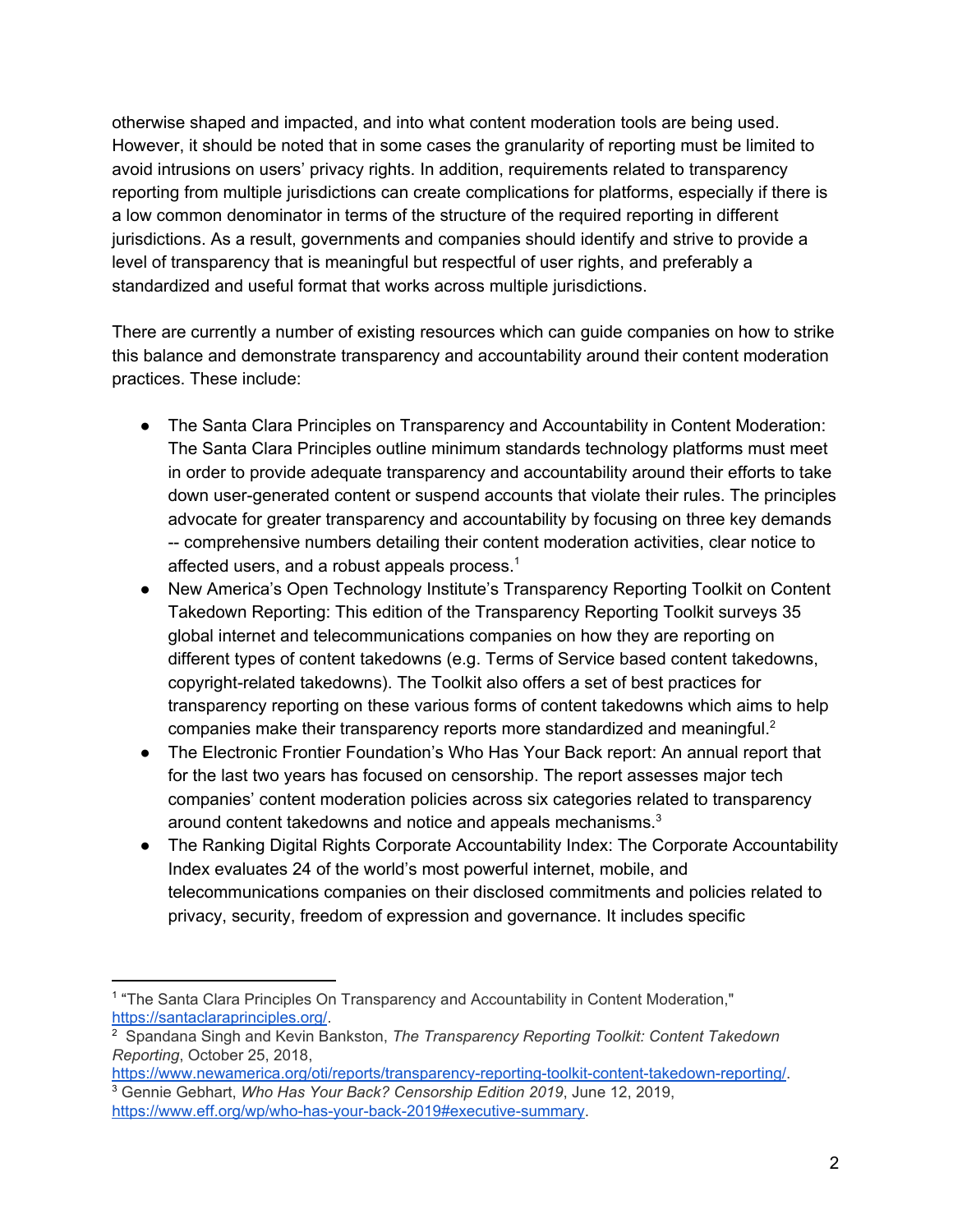benchmarks for transparency around content moderation practices and requests received to remove or restrict content or accounts. 4

In addition, in order to foster a culture of transparency, the government should also provide transparency around how it engages with companies around content removal, including disclosing how many requests the government has submitted to various platforms for content removal through its agencies as well as through entities such as Internet Referral Units.

# **2. Should designated bodies be able to bring 'super complaints' to the regulator in specific and clearly evidenced circumstances? If your answer to question 2 is 'yes', in what circumstances should this happen?**

Greater clarity is needed on what the responsibilities of super complainants would be. The current language in the White Paper does not clearly specify whether these responsibilities would include reporting illegal content, a failure of a company to meet duty of care, or other responsibilities.

Should super complainants be responsible for flagging illegal content, we suggest that the government observe the "Trusted Flagger" model that many major internet platforms, such as YouTube operate. Trusted Flaggers are typically individuals, government agencies, or non-profit or civil society organizations who have an expertise with a particular content policy area, or a particular geographic region, and who have demonstrated high accuracy rates when it comes to flagging content to a platform that violates the platform's content guidelines. These Trusted Flaggers can utilize a range of additional flagging benefits that often include a bulk-flagging tool and prioritized flag reviews.

Any proposed designated body should demonstrate a strong track record of accuracy, reliability and legitimacy when it comes to flagging content that violates a platform's content guidelines. In addition, designated bodies should also demonstrate expertise in a given policy area or region, and there should be multiple bodies that cover various types of online harms. The government must be mindful of the fact that there may be entities with potential conflicts of interest that may have strong incentives to be designated as super complainants, whereas some organizations working on important online harms work may not receive such designations. As a result, resources must be dedicated towards ensuring a diverse group of perspectives are covered by these designated bodies.

In addition, in the United States, the First Amendment strictly limits the extent to which the government can regulate the content of speech, including online speech, and the government must be careful not to interfere with the right of free expression. Although in the United Kingdom, the government has more ability to control online speech, it is nonetheless important

<sup>4</sup> Ranking Digital Rights, *2019 Ranking Digital Rights Corporate Accountability Index*, May 2019, <https://rankingdigitalrights.org/index2019/>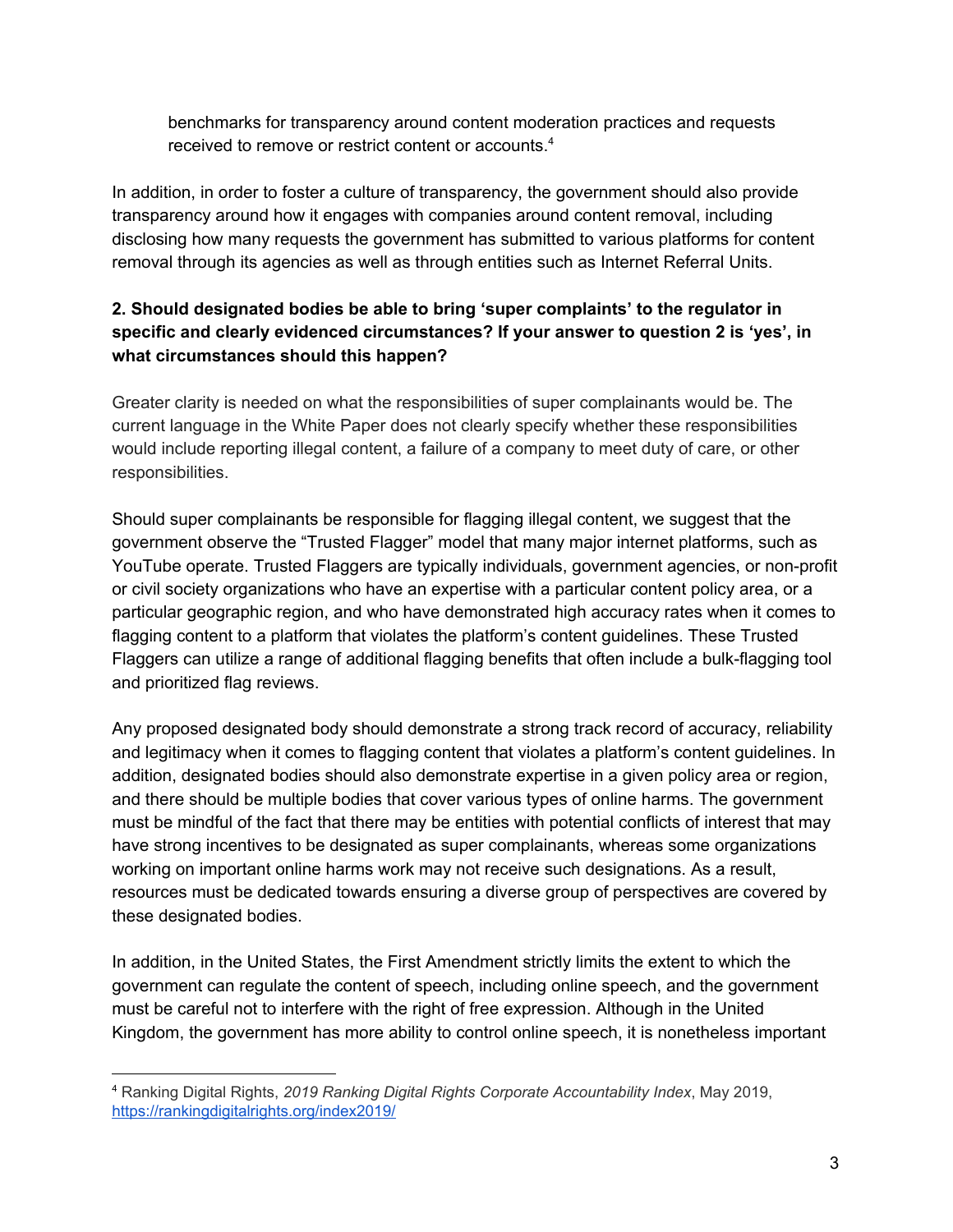that any process involving the creation of a designated body that can bring special cases to a government regulator, should include robust safeguards for free expression and user privacy.

# **3. What, if any, other measures should the government consider for users who wish to raise concerns about specific pieces of harmful content or activity, and/or breaches of the duty of care?**

From the point of view of the complainant, we believe that the mechanism laid out in the regulatory framework is sufficient.

One element that the paper profoundly underestimates, however, is how online complaint mechanisms themselves can be used for abuse. Abusers can organize to present a complaint in the worst light possible, or complain in such numbers, or so frequently, that an unjust takedown of a particular victim's account or their content may inevitably occur. The government needs to be mindful that their — or companies' — complaint system will be mis-used in this fashion. As a result, the government should include a safeguard against this in the regulatory framework, and build into its operation mitigations against such attacks.

We believe that such mitigations can only be maintained if the incentives are correctly aligned so that repeated abuse can result in consequences for the regulatory authority, and/or the organizations providing complaints or enforcing the resolution of such complaints. Part of that incentive system can be through transparency and an effective and open appeals process see, for instance, the provisions of the *Santa Clara Principles.* Examples of existing, *5* comparable safeguards can be found in the U.S. Digital Millennium Copyright Act (DMCA). Although the DMCA is problematic in many respects, it does have some protections against abuse of the complaint process, including the requirement that complainants must affirm under penalty of perjury that they are authorized by the rightsholder to make such a complaint.

# **6. In developing a definition for private communications, what criteria should be considered?**

When developing a definition for private communications, the UK government should be particularly mindful of platforms that offer encrypted communications and messaging services. Access to encryption is fundamental for safeguarding human rights in the digital age, including privacy and freedom of expression.

The UK government should not create any rules or regulations that require internet platforms and technology companies to pre-filter or otherwise scan or monitor private communications. In addition, no rules or regulations should mandate interference with technology companies' ability to offer messaging services that are end-to-end encrypted.

<sup>5</sup> See *Santa Clara Principles*, <https://santaclaraprinciples.org/>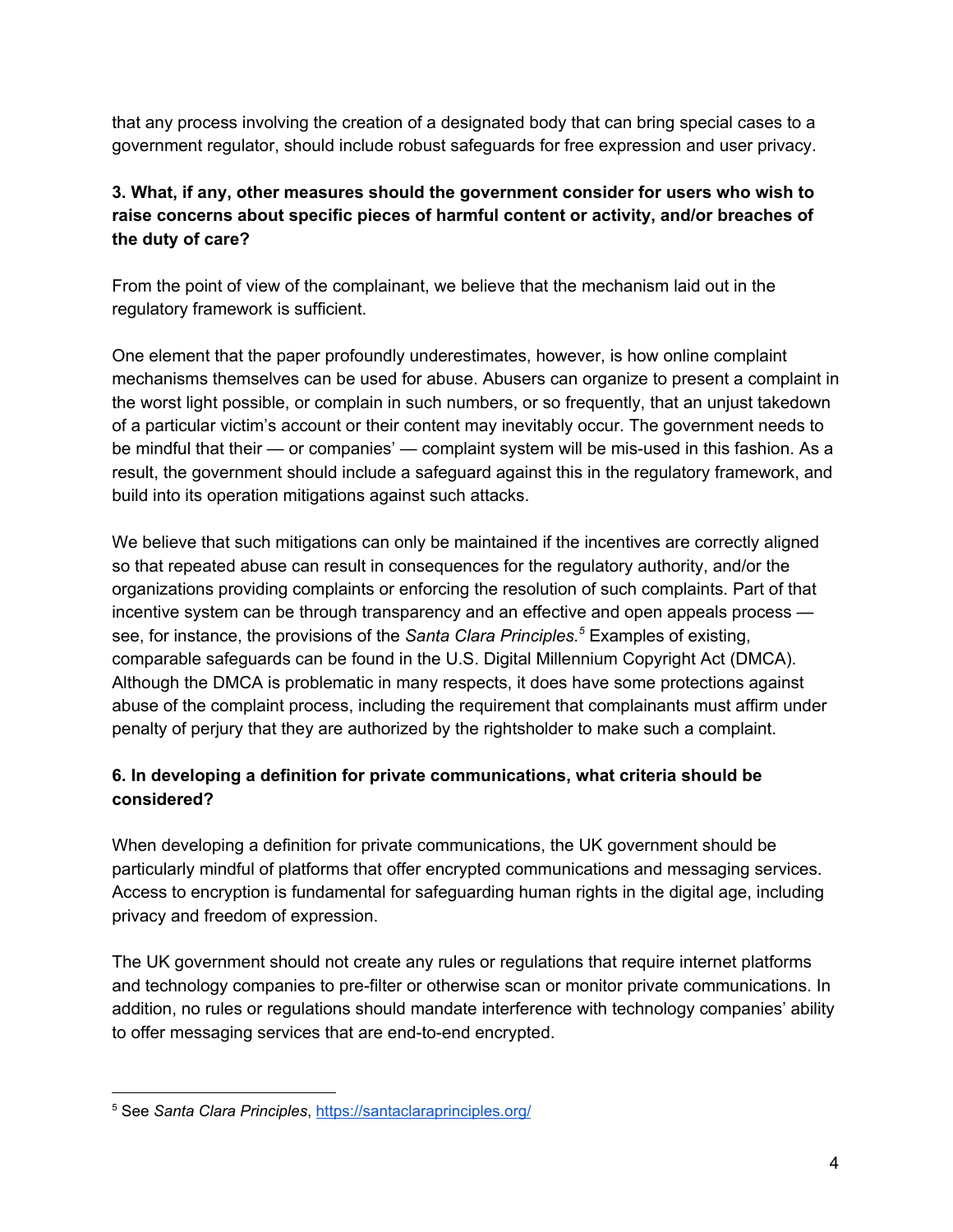Encryption fosters innovation, generates trust and confidence with consumers, and is a key component of data protection and cybersecurity today. Attempts to undermine encryption will result in rights-threatening harms for all users, especially for those who are part of vulnerable communities.

## **7. Which channels or forums that can be considered private should be in scope of the regulatory framework? What specific requirements might be appropriate to apply to private channels and forums in order to tackle online harms?**

As previously discussed, access to encryption including for end-to-end encrypted messaging services is vital for safeguarding the rights to privacy and freedom of expression. As a result, no channels or forums that offer private encrypted communications or messaging services should be in scope of the regulatory framework.

### **9. What, if any, advice or support could the regulator provide to help businesses, particularly start-ups and SMEs, comply with the regulatory framework?**

Vast amounts of research have indicated that new regulations regarding online content regulation and filtering often negatively impact startups and SMEs that are unable to grapple with this growing range of requirements both financially and in terms of human capital. In order to help startups and SMEs better comply with the proposed regulations, the regulator should facilitate workshops for these organizations on what is necessary for them to comply with the framework. These workshops should be held regularly, so new startups can also receive this education. In addition, these workshops should be held regularly in order to account for any changes in technology or the law that would alter how companies should comply with the proposed regulations.

Some helpful resources that could be used during this workshop regarding transparency, accountability and trust in the technology sector are the previously mentioned The Santa Clara Principles on Transparency and Accountability in Content Moderation, Transparency Reporting Toolkit on Content Takedown Reporting, Who Has Your Back report and the Ranking Digital Rights Corporate Accountability Index.

# **11: A new or existing regulator is intended to be cost neutral: on what basis should any cofunding contributions from industry be determined?**

A regulator whose primary goal is to protect against harms to users should be an advocate for those users. There is a natural danger in such a regulator being funded by industry as such a direct financial relationship can lead to regulatory capture. As Bruce Schneier notes in his work analysing strategies to increase trust online, "If a government agency exists only because of the industry, then it is in its self-preservation interest to keep that industry flourishing." 6

<sup>6</sup> Bruce Schneier[,](http://www.wiley.com/WileyCDA/WileyTitle/productCd-1118143302,descCd-authorInfo.html) *Liars & Outliers: Enabling the Trust that Society Needs to Thrive*, John Wiley & Sons.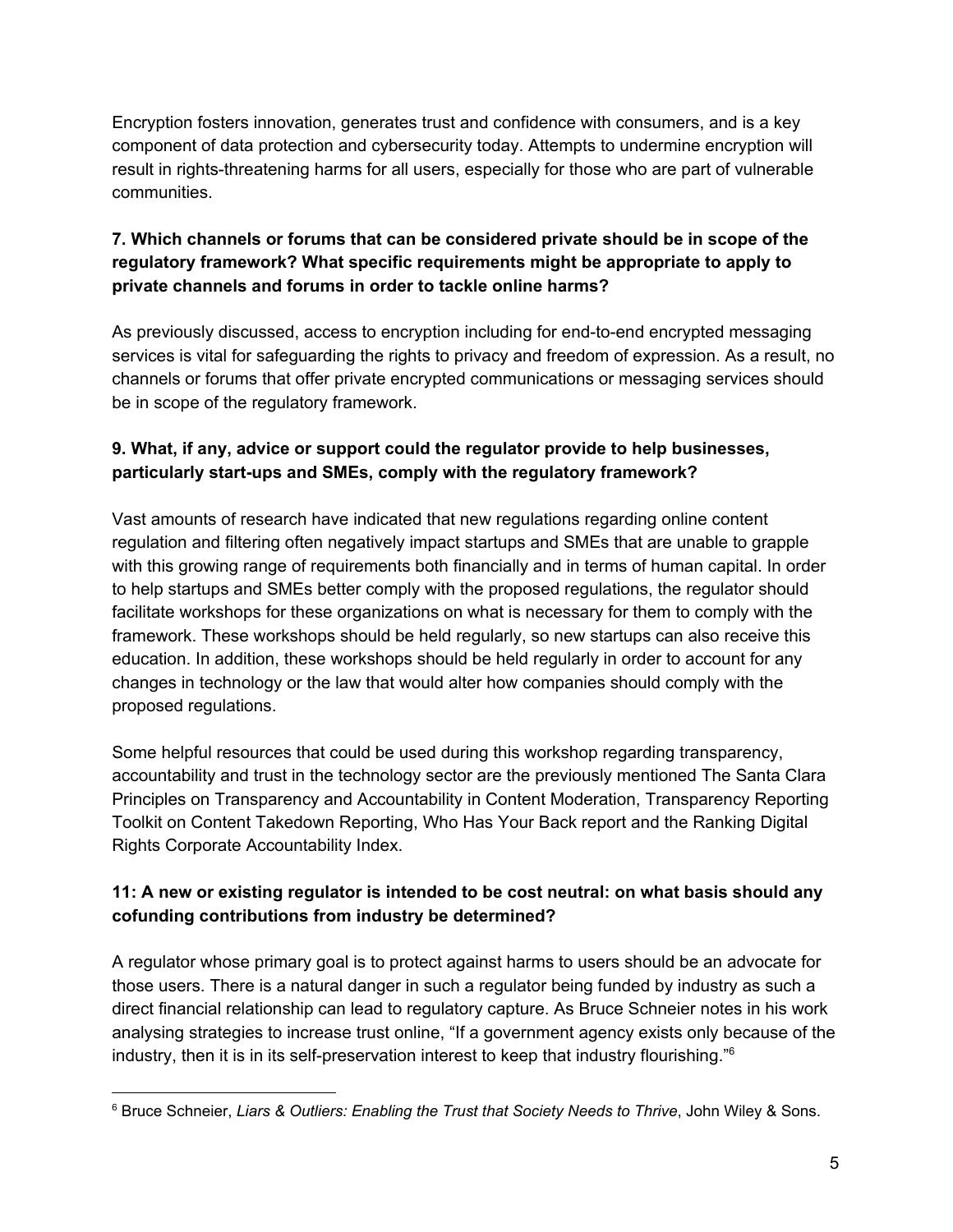But this touches on a broader point: the internet is *not* solely composed of the few giants of the (social media) "industry." A substantial proportion of the extremely wide category established within the scope of the regulator (i.e. entities that "allow users to share or discover user-generated content or interact with each other online") is not provided by major industry players. Small and medium-sized mobile applications, Web forums, group chat channels, emerging decentralised protocols like ActivityPub<sup>7</sup> and SOLID<sup>8</sup>, and non-Web communication channels still occupy a sizeable proportion of the support of user interactions online. Many of these are operated by individuals as independent self-hosted projects, or supported by a distributed community with a loosely organized base.

These communities often provide, as a result of their size, the niche nature of their participants, or simply their cooperatively-run structure, a greater "duty of care" to their users as interpreted by this White Paper<sup>9</sup>. These communities can not be expected to provide financial support to the new regulator, but as importantly, may not be invited to the table in the negotiations between the regulator and the "industry" writ large, either because of their size, resources, lack of traditional organization, or location.

We believe that over and above issues of direct funding (which should be treated extremely cautiously), this risk of the regulator becoming over-receptive to the needs and approaches of internet giants, versus potential competitors and better solutions across the wider Web, is the most pressing danger for a new organization (or established UK regulator). This paper points to many challenges in the existing structure of the internet and digital communication: it should be alert to accidentally preserving that structure and prolonging the problems it seeks to address.

# **13: Should the regulator have the power to require a company based outside the UK and EEA to appoint a nominated representative in the UK or EEA in certain circumstances?**

As its authors note, this paper is one of the first of what will be undoubtedly many proposals by different nations to create similar frameworks across the world. A common feature of those proposals will be to resolve the jurisdictional challenges by establishing a liable representative within their respective states.

While appealing as a simple solution, this proposal merely pushes the problem of jurisdiction into other domains which will have negative effects on online safety, trust, and human rights. The first is the creation of a burden on the companies: with the widespread adoption of similar frameworks, only a handful of major platforms will be able to afford a representative in *every* separate regulatory environment. This poses a limit on further competition — not just for new

<sup>7</sup> World Wide Web Consortium (2018), *ActivityPub*, <https://www.w3.org/TR/activitypub/>

<sup>8</sup> Tim Berners Lee et al, *Socially Linked Data* (SOLID), <https://solid.mit.edu/>

<sup>9</sup> Luke O'Neill, "Tired Of Nazis In Your Twitter Mentions? Try Mastodon", *Esquire UK*, <https://www.esquire.com/uk/latest-news/a22798938/what-is-mastodon-twitter-platform/>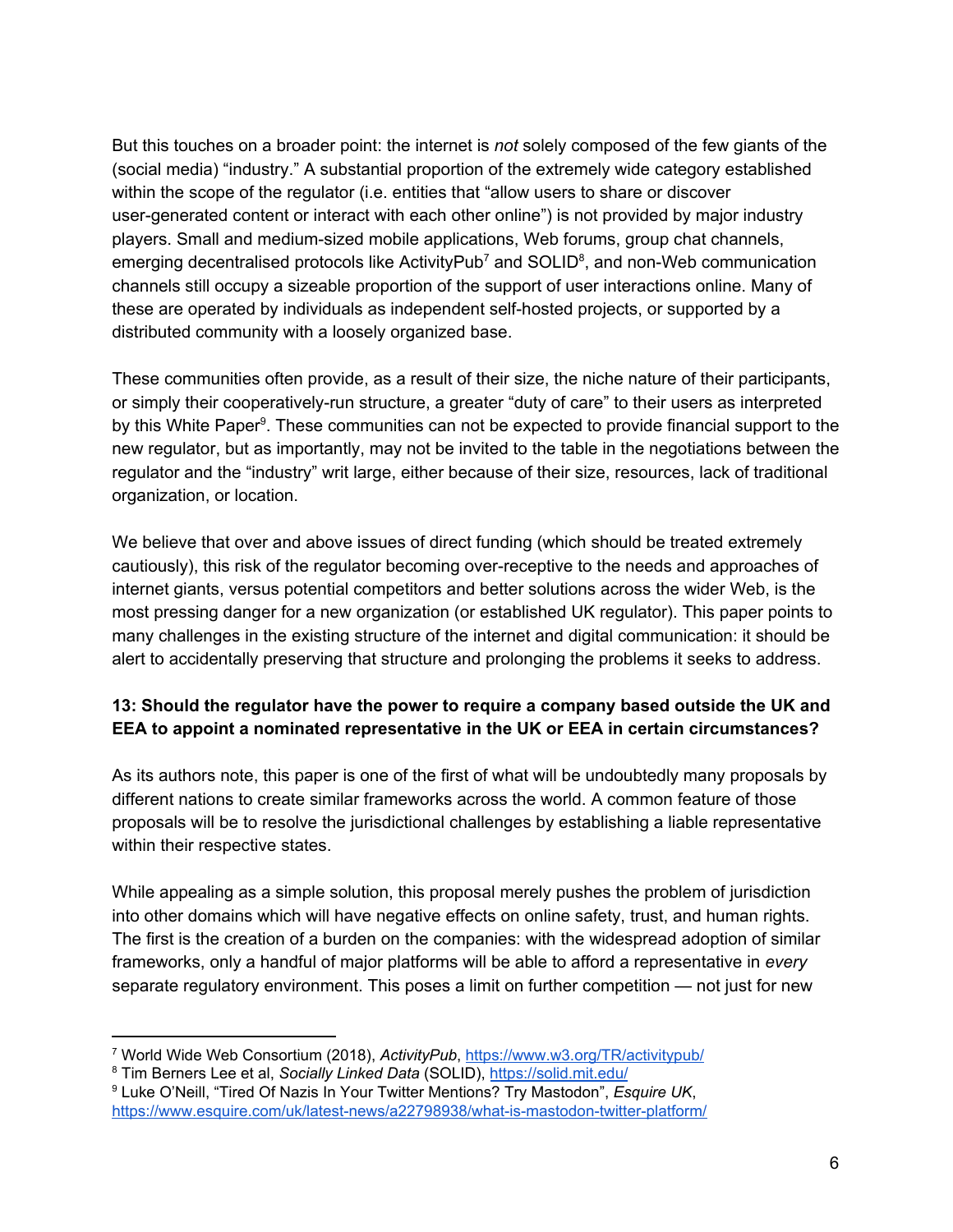competitors hoping to enter the UK market, but also for British companies seeking to expand outside the UK or EEA.

The second is only briefly highlighted in the paper, but will be a recurring challenge for a regulator whose obligations include defending free expression, privacy, the right of association and the right of access to information. If services are non-compliant, when and how should they be blocked or disrupted?

International human rights law provides very narrow circumstances under which free expression can be legitimately restricted by states, including online.<sup>10</sup> While the paper highlights edge cases where an argument may be conceivably made that such blocking is legitimate, the vast proportion of online services who are incapable of funding or organizing a nominated UK or EEA representative will not rise to this level. By establishing this as a requirement, the regulator will be either consigning itself to a UK online environment that is, under its own terms, mostly unlawful, or resigning itself to unlawfully blocking a disproportionate proportion of legitimate expression and information. We urge the government to consider forms of transparent and publicly accountable forms of international co-operation through established judicial processes, instead of compelling companies to establish legal structure in the United Kingdom, or risk violating international human rights law by blocking or disrupting foreign sites.

## **14. In addition to judicial review, should there be a statutory mechanism for companies to appeal against a decision of the regulator, as exists in relation to Ofcom under sections 192-196 of the Communications Act 2003?**

Yes. There should be an appeal procedure similar to those outlined in the Communications Act that provides for reconsideration of the regulator's decision. The procedure should require review by someone other than the original decision-maker and yield a prompt decision. A time limit for the appellate decision, not more than 10 days, should be required for any original decision that is enforced during the pendency of the appeal.

Importantly, this procedure should be available not only to companies, but to any person whose content is flagged as "harmful content" by the regulator itself or otherwise subject to regulation. Indeed, a statutory mechanism for appeal, is especially important for persons who do not have the resources to engage in a protracted judicial proceeding. Thus, any appeal mechanism should be designed with minimum barriers to participation, and should not, for example, require an attorney.

# **18. What, if any, role should the regulator have in relation to education and awareness activity?**

<sup>10</sup> E.g, United Nations Human Rights Council Res. 20/8, 16 July 2012, 20th Sess.,"The promotion, protection and enjoyment of human rights on the Internet" <https://undocs.org/A/HRC/RES/20/8>